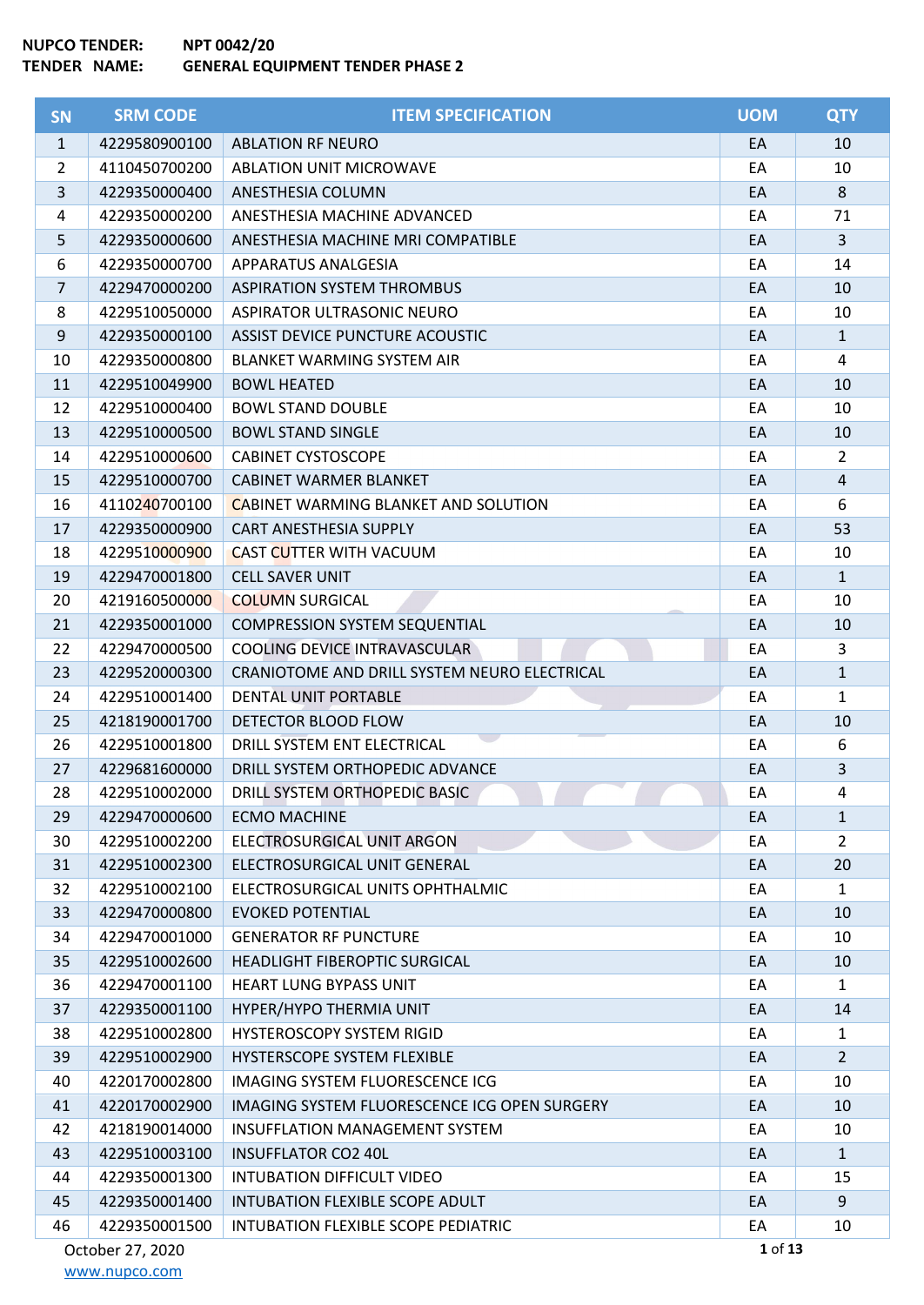| <b>SN</b> | <b>SRM CODE</b>  | <b>ITEM SPECIFICATION</b>                                                 | <b>UOM</b> | <b>QTY</b>     |
|-----------|------------------|---------------------------------------------------------------------------|------------|----------------|
| 47        | 4229350001600    | <b>INTUBATION SET COMPLETE CASE</b>                                       | EA         | 6              |
| 48        | 4229350001700    | INTUBATION SYSTEM FLEXIBLE VIDEO TOWER                                    | EA         | 3              |
| 49        | 4229510003300    | <b>KICK BUCKET</b>                                                        | EA         | 21             |
| 50        | 4229350001800    | LARYNGOSCOPE SET COMPLETE                                                 | EA         | 38             |
| 51        | 4229516303800    | <b>LASER DIODE SURGERY 20 WATTS</b>                                       | EA         | 10             |
| 52        | 4229516303900    | LASER DIODE TWIN PLACENTA                                                 | EA         | 10             |
| 53        | 4229510003600    | LASER HOLMIUM YAG                                                         | EA         | $2^{\circ}$    |
| 54        | 4229510003800    | <b>LIGHT SOURCE LED</b>                                                   | EA         | $\overline{2}$ |
| 55        | 4229510003900    | <b>LIGHT SURGICAL DOUBLE</b>                                              | EA         | 10             |
| 56        | 4229511401900    | LIGHT SURGICAL MOBILE                                                     | EA         | 10             |
| 57        | 4229510004000    | LIGHT SURGICAL SINGLE                                                     | EA         | 10             |
| 58        | 4229510004100    | LIGHT SURGICAL TRIPLE                                                     | EA         | 10             |
| 59        | 4229510004200    | LITHOTRIPSY ULTRASONIC / PNEUMATIC                                        | EA         | 10             |
| 60        | 4229510004300    | LITHOTRIPSY ULTRASONIC INVASIVE                                           | EA         | $\overline{2}$ |
| 61        | 4229350002900    | LOCATOR EPIDURAL ACOUSTIC                                                 | EA         | $\mathbf{3}$   |
| 62        | 4229470001200    | MAPPING SYSTEM 3D DIAGNOSIS AND ABLATION OF CARDIAC<br><b>ARRHYTHMIAS</b> | EA         | $\mathbf{1}$   |
| 63        | 4229510004400    | MICROSCOPE SURGICAL ENT                                                   | EA         | $\mathbf{1}$   |
| 64        | 4227150200000    | <b>MONITOR INVASIVE BLOOD GAS CONTINUOUS</b>                              | EA         | 10             |
| 65        | 4229510004800    | <b>MONITOR NERVE INTEGRATED</b>                                           | EA         | $\mathbf{1}$   |
| 66        | 4229470001400    | PACEMAKER DUAL CHAMBER EXTERNAL                                           | EA         | 10             |
| 67        | 4229350001900    | PENDANT ARTICULATING ANESTHESIA                                           | EA         | 17             |
| 68        | 4229510005300    | PENDANT ARTICULATING SURGICAL                                             | EA         | 10             |
| 69        | 4221150300200    | POSITIONING LITHOTOMY SYSTEM                                              | EA         | $\mathbf{1}$   |
| 70        | 4229511100700    | POSITIONING SYSTEM HEAD INTRA OPERATIVE                                   | EA         | 10             |
| 71        | 4229350002000    | <b>PUMP PCA</b>                                                           | EA         | 26             |
| 72        | 4229497808400    | PUMP PCA AMBULATORY                                                       | EA         | 10             |
| 73        | 4229350002100    | PUMP SYRINGE SMALL VOLUME                                                 | EA         | 10             |
| 74        | 4229510005500    | RESECTOSCOPE SET                                                          | EA         | $\overline{2}$ |
| 75        | 4224160000600    | SAW STERNUM PEDIATRIC                                                     | EA         | 10             |
| 76        | 4229510048000    | SCOPE RIGID 1.9 MM 0 DEG                                                  | EA         | 10             |
| 77        | 4229510005700    | <b>SCOPE SET RIGID ENT</b>                                                | EA         | 10             |
| 78        | 4229510005800    | SCOPE SET RIGID LAPAROSCOPY                                               | EA         | 10             |
| 79        | 4229510006000    | SCOPE SET RIGID OPERATIVE HYSTEROSCOPE                                    | EA         | 10             |
| 80        | 4229510006200    | <b>SCOPE SET RIGID UROLOGY</b>                                            | EA         | 10             |
| 81        | 4229510006300    | <b>SCRUB SINK SURGICAL DOUBLE</b>                                         | EA         | 10             |
| 82        | 4229510006400    | <b>SCRUB SINK SURGICAL SINGLE</b>                                         | EA         | 10             |
| 83        | 4229510006500    | <b>SCRUB SINK SURGICAL TRIPLE</b>                                         | EA         | 10             |
| 84        | 4230000000100    | STIMULATOR CARDIAC SURGERY                                                | EA         | 10             |
| 85        | 4229350002200    | <b>STIMULATOR NERVE</b>                                                   | EA         | 17             |
| 86        | 4229350002300    | STOOL ANESTHESIA                                                          | EA         | 10             |
| 87        | 4229510006900    | <b>STOOL OPERATING</b>                                                    | EA         | 10             |
| 88        | 4229510007000    | SUCTION UNIT HIGH VACUUM                                                  | EA         | 10             |
| 89        | 4229510007100    | <b>SUCTION UNIT LIPO</b>                                                  | EA         | $\mathbf{1}$   |
| 90        | 4228000046500    | SURGICAL WASTE MANAGEMENT SYSTEM                                          | EA         | 10             |
| 91        | 4229510007400    | <b>TABLE MAYO LARGE</b>                                                   | EA         | 10             |
|           | October 27, 2020 |                                                                           | 2 of 13    |                |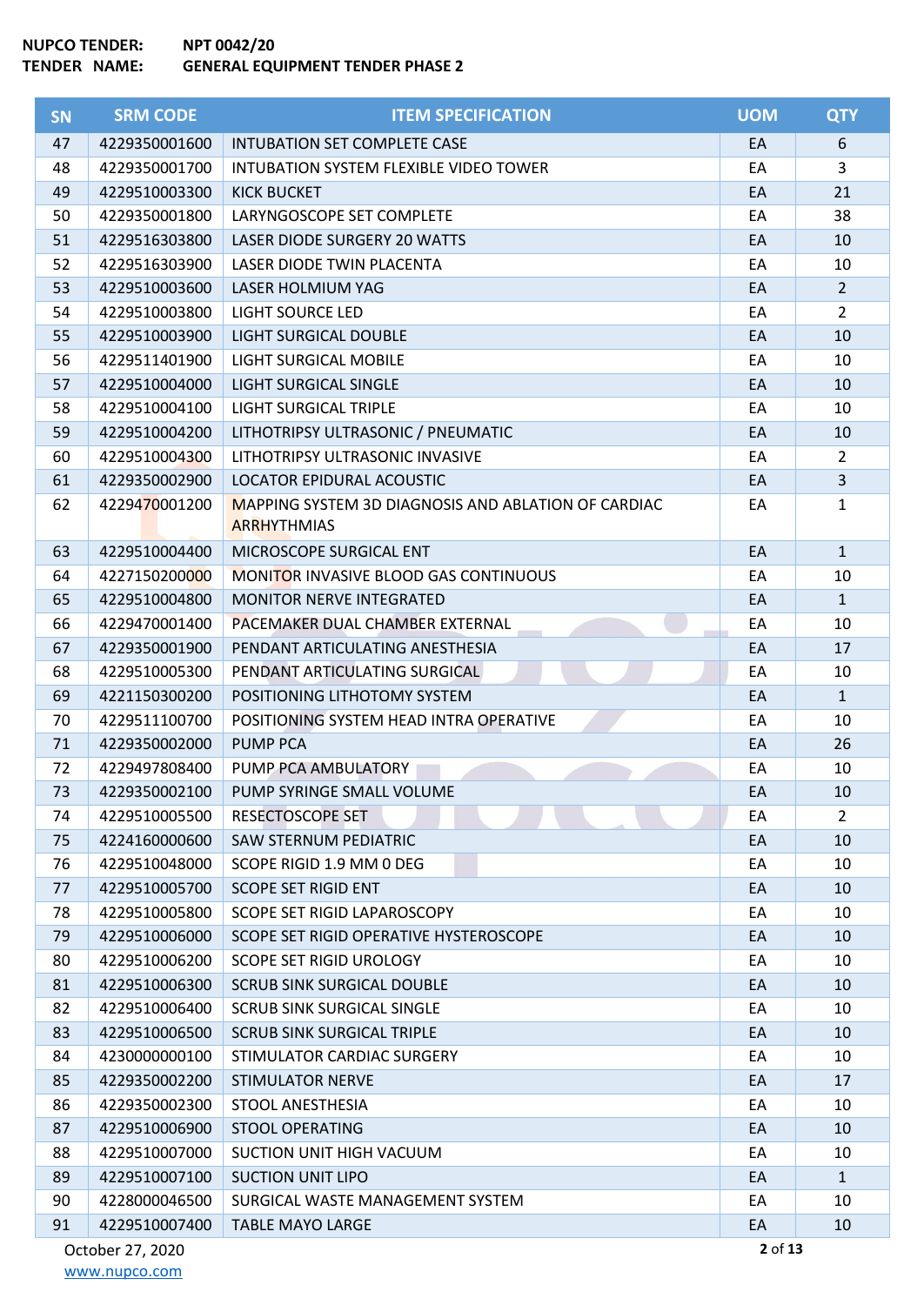| <b>SN</b> | <b>SRM CODE</b>  | <b>ITEM SPECIFICATION</b>                         | <b>UOM</b> | <b>QTY</b>     |
|-----------|------------------|---------------------------------------------------|------------|----------------|
| 92        | 4229510007500    | <b>TABLE MAYO SMALL</b>                           | EA         | 51             |
| 93        | 4229510007700    | <b>TABLE OPERATING ENT</b>                        | EA         | 10             |
| 94        | 4229510007800    | <b>TABLE OPERATING GENERAL</b>                    | EA         | 22             |
| 95        | 4229510007900    | TABLE OPERATING GYNECOLOGY                        | EA         | 6              |
| 96        | 4229511901000    | TABLE OPERATING OPHTHALMOLOGY                     | EA         | $\overline{2}$ |
| 97        | 4229510008200    | <b>TABLE OPERATING ORTHOPEDIC</b>                 | EA         | 8              |
| 98        | 4229510008300    | TABLE OPERATING UROLOGY                           | EA         | 3              |
| 99        | 4219270000000    | TABLE TILT TEST CARDIAC                           | EA         | 10             |
| 100       | 4229510050100    | TELESCOPE 1.9 MM 0 DEG ARTHROSCOPY                | EA         | 10             |
| 101       | 4229510050200    | TELESCOPE 1.9 MM 30 DEG ARTHROSCOPY               | EA         | 10             |
| 102       | 4229510008400    | TELESCOPE 10 MM 0 DEG                             | EA         | 10             |
| 103       | 4229510008600    | TELESCOPE 10 MM 30 DEG                            | EA         | 10             |
| 104       | 4229510051400    | TELESCOPE 10 MM 45 DEG BARIATRIC                  | EA         | 10             |
| 105       | 4229510050300    | TELESCOPE 2.7 MM 0 DEG ARTHROSCOPY                | EA         | 10             |
| 106       | 4229510050400    | TELESCOPE 2.7 MM 30 DEG ARTHROSCOPY               | EA         | 10             |
| 107       | 4229510050500    | TELESCOPE 2.7 MM 70 DEG ARTHROSCOPY               | EA         | 10             |
| 108       | 4229510008800    | TELESCOPE 2.7 MM 0 DEG                            | EA         | 10             |
| 109       | 4229510009000    | TELESCOPE 4 MM 0 DEG                              | EA         | 10             |
| 110       | 4229510050600    | TELESCOPE 4 MM 0 DEG ARTHROSCOPY                  | EA         | 10             |
| 111       | 4229510050700    | TELESCOPE 4 MM 0 DEG ARTHROSCOPY LONG             | EA         | 10             |
| 112       | 4229510009100    | TELESCOPE 4 MM 30 DEG                             | EA         | 10             |
| 113       | 4229510050800    | TELESCOPE 4 MM 30 DEG ARTHROSCOPY                 | EA         | 10             |
| 114       | 4229510050900    | TELESCOPE 4 MM 30 DEG ARTHROSCOPY LONG            | EA         | 10             |
| 115       | 4229510051000    | TELESCOPE 4 MM 45 DEG ARTHROSCOPY                 | EA         | 10             |
| 116       | 4229510051100    | TELESCOPE 4 MM 45 DEG ARTHROSCOPY LONG            | EA         | 10             |
| 117       | 4229510051200    | TELESCOPE 4 MM 70 DEG ARTHROSCOPY                 | EA         | 10             |
| 118       | 4229510051300    | TELESCOPE 4 MM 70 DEG ARTHROSCOPY LONG            | EA         | 10             |
| 119       | 4229510009200    | TELESCOPE 5 MM 0 DEG                              | EA         | 10             |
| 120       | 4229510009300    | TELESCOPE 5 MM 30 DEG                             | EA         | 10             |
| 121       | 4229510009400    | <b>TELESCOPE 70 DEG</b>                           | EA         | 10             |
| 122       | 4229510009500    | TELESCOPE 90 DEG                                  | EA         | 10             |
| 123       | 4229350002400    | TOURNIQUET SYSTEM ANESTHESIA                      | EA         | $\overline{7}$ |
| 124       | 4229512200600    | <b>TOURNIQUET SYSTEM SURGICAL</b>                 | EA         | 10             |
| 125       | 4229510009800    | <b>TOWER ENT</b>                                  | EA         | $\overline{2}$ |
| 126       | 4229510009900    | <b>TOWER GYNECOLOGY</b>                           | EA         | $\mathbf{1}$   |
| 127       | 4229510010000    | <b>TOWER LAPAROSCOPIC</b>                         | EA         | 12             |
| 128       | 4229510010200    | <b>TOWER UROLOGY</b>                              | EA         | 4              |
| 129       | 4229510000200    | TUR BIPOLAR SET                                   | EA         | 10             |
| 130       | 4229350002500    | ULTRASOUND ANESTHESIA                             | EA         | 6              |
| 131       | 4220171200500    | ULTRASOUND LOCATOR GUIDE ANESTHESIA               | EA         | $\mathbf{1}$   |
| 132       | 4229510010400    | ULTRASOUND VASCULAR DOPPLER                       | EA         | 10             |
| 133       | 4229350002600    | <b>VENTILATOR JET SUPERIMPOSED</b>                | EA         | 10             |
| 134       | 4229470001700    | <b>VENTRICULAR ASSIST DEVICE</b>                  | EA         | 10             |
| 135       | 4229350002700    | <b>WARMER BLOOD</b>                               | EA         | 85             |
| 136       | 4229350002800    | WARMER BLOOD RAPID INFUSION                       | EA         | 21             |
| 137       | 4217000002900    | <b>VENTILATOR TRANSPORT ADULT &amp; PEDIATRIC</b> | EA         | 104            |
|           | October 27, 2020 |                                                   | 3 of 13    |                |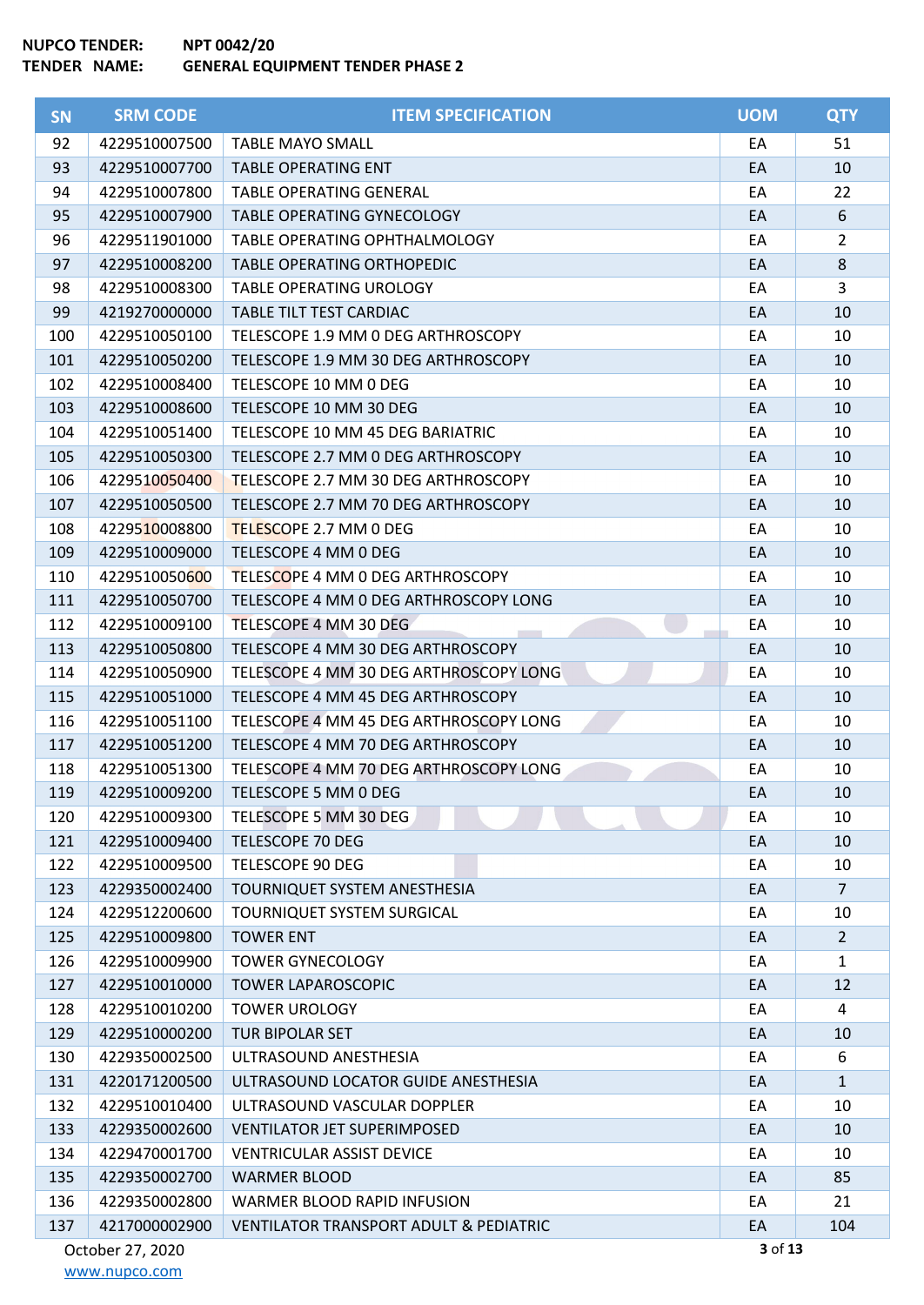ŕ

| <b>SN</b> | <b>SRM CODE</b>  | <b>ITEM SPECIFICATION</b>                 | <b>UOM</b> | <b>QTY</b>     |
|-----------|------------------|-------------------------------------------|------------|----------------|
| 138       | 4112310000000    | <b>CHAIR DIALYSIS</b>                     | EA         | 81             |
| 139       | 4216180000100    | <b>CRRT UNIT</b>                          | EA         | 17             |
| 140       | 4216000000100    | DIALYSIS HAEMODIAFILTRATION ONLINE        | EA         | 21             |
| 141       | 4216000000000    | DIALYSIS HAEMOFILTRATION                  | EA         | 146            |
| 142       | 4216163100000    | DIALYSIS HAEMOFILTRATION PORTABLE WITH RO | EA         | 3              |
| 143       | 4228000045900    | RO TREATMENT WATER 1, 000 L/H             | EA         | $\mathbf{1}$   |
| 144       | 4228000046000    | RO TREATMENT WATER 1, 500 L/H             | EA         | $\mathbf{1}$   |
| 145       | 4228000046100    | RO TREATMENT WATER 2, 100 L/H             | EA         | $\overline{3}$ |
| 146       | 4228000046200    | RO TREATMENT WATER 250 L/h                | EA         | 3              |
| 147       | 4228000046300    | RO TREATMENT WATER 3, 000 L/H             | EA         | $\overline{3}$ |
| 148       | 4228201000300    | RO TREATMENT WATER 60 L/h PORTABLE        | EA         | $\overline{2}$ |
| 149       | 4229510001200    | <b>CRYOSURGICAL OPHTHALMIC</b>            | EA         | $\overline{2}$ |
| 150       | 4111580000200    | ANALYZER DEFIB ADVANCE                    | EA         | 10             |
| 151       | 4111580000100    | ANALYZER DEFIB BASIC                      | EA         | 10             |
| 152       | 4111580000400    | ANALYZER ELECTRICAL SAFETY ADVANCE        | EA         | 10             |
| 153       | 4111580000500    | ANALYZER ELECTRICAL SAFETY BASIC          | EA         | 10             |
| 154       | 4111580000300    | <b>ANALYZER ELECTROSURGERY</b>            | EA         | 10             |
| 155       | 4111310000400    | <b>ANALYZER GAS FLOW</b>                  | EA         | 10             |
| 156       | 4111310000100    | <b>ANALYZER GAS FLOW ADVANCE</b>          | EA         | 10             |
| 157       | 4111580000600    | ANALYZER INCUBATOR RADIANT WARMER         | EA         | 10             |
| 158       | 4111580000800    | ANALYZER INFUSION PUMPS ADVANCE           | EA         | 10             |
| 159       | 4111580000700    | ANALYZER INFUSION PUMPS BASIC             | EA         | 10             |
| 160       | 4111300300000    | ANALYZER METAL HEAVY PORTABLE             | EA         | 10             |
| 161       | 4111310000200    | <b>ANALYZER OXYGEN</b>                    | EA         | 10             |
| 162       | 4111250900000    | <b>BALOMETER</b>                          | EA         | 10             |
| 163       | 4229511200200    | LIGHT FLASH INDUSTRIAL                    | EA         | 10             |
| 164       | 4111000000100    | <b>MEGGER</b>                             | EA         | 10             |
| 165       | 4111363000000    | <b>METER ANEMO</b>                        | EA         | 10             |
| 166       | 4111250400000    | <b>METER CHLORINE</b>                     | EA         | 10             |
| 167       | 4111363000100    | <b>METER DISTANCE LASER</b>               | EA         | 10             |
| 168       | 4111363000200    | <b>METER EMF</b>                          | EA         | 10             |
| 169       | 4111363000300    | <b>METER GASES</b>                        | EA         | 10             |
| 170       | 4111363000400    | <b>METER HUMIDITY</b>                     | EA         | 10             |
| 171       | 4111363000500    | <b>METER LUX</b>                          | EA         | 10             |
| 172       | 4111363000600    | <b>METER MULTI DIGITAL</b>                | EA         | 10             |
| 173       | 4115000019600    | <b>METER NOISE LEVEL</b>                  | EA         | 10             |
| 174       | 4214000011900    | <b>METER PH</b>                           | EA         | 9              |
| 175       | 4111363000700    | METER PRESSURE DIFFERENTIAL AIR           | EA         | 10             |
| 176       | 4218190013700    | <b>METER PRESSURE DIGITAL</b>             | EA         | 10             |
| 177       | 4111363000800    | <b>METER TACHO</b>                        | EA         | 10             |
| 178       | 4111363000900    | <b>METER TDS</b>                          | EA         | 10             |
| 179       | 4111363001000    | <b>METER TEMPERATURE LASER</b>            | EA         | 10             |
| 180       | 4115000020000    | <b>METER TURBIDITY</b>                    | EA         | 10             |
| 181       | 4111197600000    | <b>METER WATER PURITY</b>                 | EA         | 10             |
| 182       | 4115000022200    | <b>MONITOR HYGIENE</b>                    | EA         | 10             |
| 183       | 4218190013400    | MONITORING LEVEL LIQUID NITROGEN          | EA         | 10             |
|           | October 27, 2020 |                                           | 4 of 13    |                |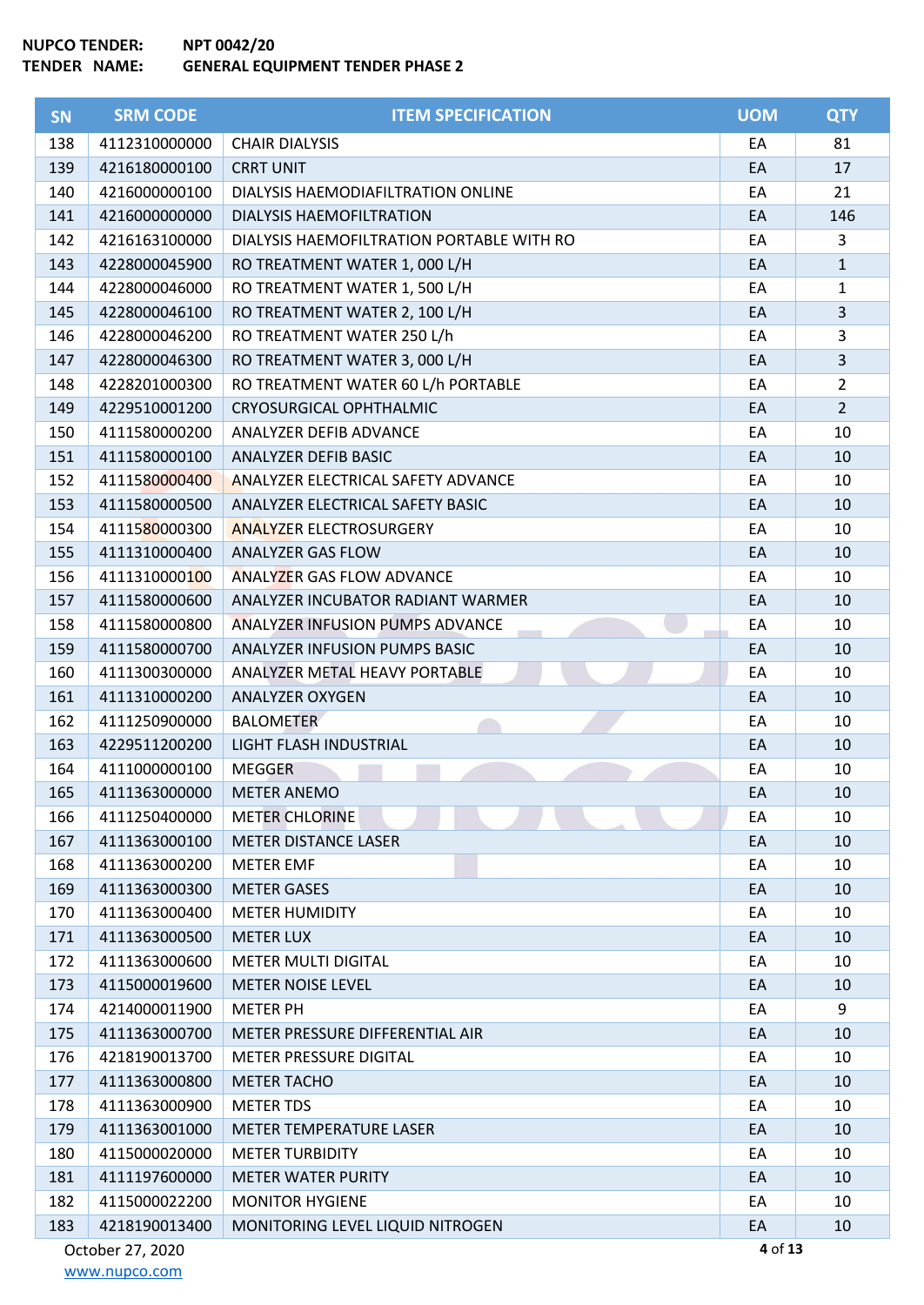ŕ

| <b>SN</b> | <b>SRM CODE</b>  | <b>ITEM SPECIFICATION</b>                   | <b>UOM</b> | <b>QTY</b>     |
|-----------|------------------|---------------------------------------------|------------|----------------|
| 184       | 4214371100000    | RADIOMETER PHOTOTHERAPY                     | EA         | 10             |
| 185       | 4218190013500    | SIMULATOR FETAL                             | EA         | 10             |
| 186       | 4218190013600    | SIMULATOR SPO2                              | EA         | 10             |
| 187       | 4215220020000    | <b>TESTER CABLE</b>                         | EA         | 10             |
| 188       | 4220170003000    | <b>TESTER LEAKAGE ULTRASOUND</b>            | EA         | 10             |
| 189       | 4215220021000    | <b>TESTER OIL COOKING</b>                   | EA         | 10             |
| 190       | 4218270500200    | ANALYZER ANKLE BRACHIAL UNIT                | EA         | 10             |
| 191       | 4218301100000    | ANALYZER HEARING AID FITTING                | EA         | $\mathbf{1}$   |
| 192       | 4225161700100    | ANALYZER SWALLOWING DIGITAL                 | EA         | 10             |
| 193       | 4229546500000    | ANALYZER PHYSIOLOGIC POLYSOMNOGRAPHY        | EA         | 10             |
| 194       | 4218240100100    | AUDIOMETER CLINICAL                         | EA         | $\mathbf{1}$   |
| 195       | 4218240100200    | AUDIOMETER DIAGNOSTIC                       | EA         | $\overline{2}$ |
| 196       | 4218300300000    | AUDIOMETRY REINFORCEMENT VISUAL             | EA         | 10             |
| 197       | 4218240100000    | <b>BOOTH AUDIOMETER</b>                     | EA         | $\overline{2}$ |
| 198       | 4214371300300    | <b>CABINET NARROW BAND UVB</b>              | EA         | 3              |
| 199       | 4219190002400    | <b>CABINET PUVA</b>                         | EA         | $\mathbf{1}$   |
| 200       | 4111220100000    | <b>CALORIMETRY INDIRECT ADULT</b>           | EA         | 10             |
| 201       | 4111220100100    | <b>CALORIMETRY INDIRECT PEDIATRICS</b>      | EA         | 10             |
| 202       | 4214000000500    | <b>CARDIOTOCOGRAPHY UNIT</b>                | EA         | 18             |
| 203       | 4221161000600    | <b>CHAIR DIABETIC FOOT</b>                  | EA         | 10             |
| 204       | 4214000059000    | <b>CHAIR PELVIC FLOOR EXERCISE MAGNETIC</b> | EA         | 10             |
| 205       | 4227171800000    | CHAMBER OXYGEN WOUND HEALING DIABETIC FOOT  | EA         | 10             |
| 206       | 4228000045600    | CHAMBER OXYGEN WOUND HEALING FULL BODY      | EA         | 10             |
| 207       | 4218200300100    | COLPOSCOPE GYNECOLOGY EXAMINATION           | EA         | $\overline{2}$ |
| 208       | 4218200400000    | <b>DERMASCOPE</b>                           | EA         | 10             |
| 209       | 4229470000100    | <b>EEG AMBULATORY TRANSPORT</b>             | EA         | $\mathbf{1}$   |
| 210       | 4218190001900    | <b>EEG UNIT</b>                             | EA         | 4              |
| 211       | 4229510401400    | ELECTROCAUTERY DERMATOLOGY                  | EA         | 10             |
| 212       | 4218151600000    | <b>EMG UNIT</b>                             | EA         | $\overline{2}$ |
| 213       | 4111173800100    | FIBERSCOPE FLEXIBLE ENT ADULT               | EA         | 5              |
| 214       | 4111173800200    | FIBERSCOPE FLEXIBLE PEDIATRIC               | EA         | $\overline{2}$ |
| 215       | 4214351500100    | FLEXIBLE LARYNGOPHARYNGO TOWER              | EA         | $\mathbf{1}$   |
| 216       | 4220185600000    | <b>HOLTER ECG</b>                           | EA         | 3              |
| 217       | 4323151300200    | <b>HOLTER NIBP</b>                          | EA         | 10             |
| 218       | 4230000000300    | <b>HYSTEROSCOPY SET OFFICE</b>              | EA         | 10             |
| 219       | 4229511901200    | <b>LASER CO2 FRACTIONAL</b>                 | EA         | 10             |
| 220       | 4229511901300    | LASER DYE PULSE                             | EA         | 10             |
| 221       | 4229511901400    | LASER ERBIUM YAG                            | EA         | 10             |
| 222       | 4229516304800    | <b>LASER PICO PIGMENTARY</b>                | EA         | 10             |
| 223       | 4111530700200    | LASER Q-SWITCH ND:YAG/KTP                   | EA         | 10             |
| 224       | 4111530700300    | LASER RADIOFREQUENCY DERMA                  | EA         | 10             |
| 225       | 4111530700500    | <b>LASER TATTOO</b>                         | EA         | 10             |
| 226       | 4111000000000    | LIGHT WOOD                                  | EA         | $\mathbf{1}$   |
| 227       | 4229510048700    | MICROSCOPE ENT BASIC                        | EA         | 10             |
| 228       | 4214370000000    | NARROW BAND UVA FOR FEET & HAND             | EA         | 10             |
| 229       | 4214400000100    | OAE SCREENING                               | EA         | $\mathbf{1}$   |
|           | October 27, 2020 |                                             | 5 of 13    |                |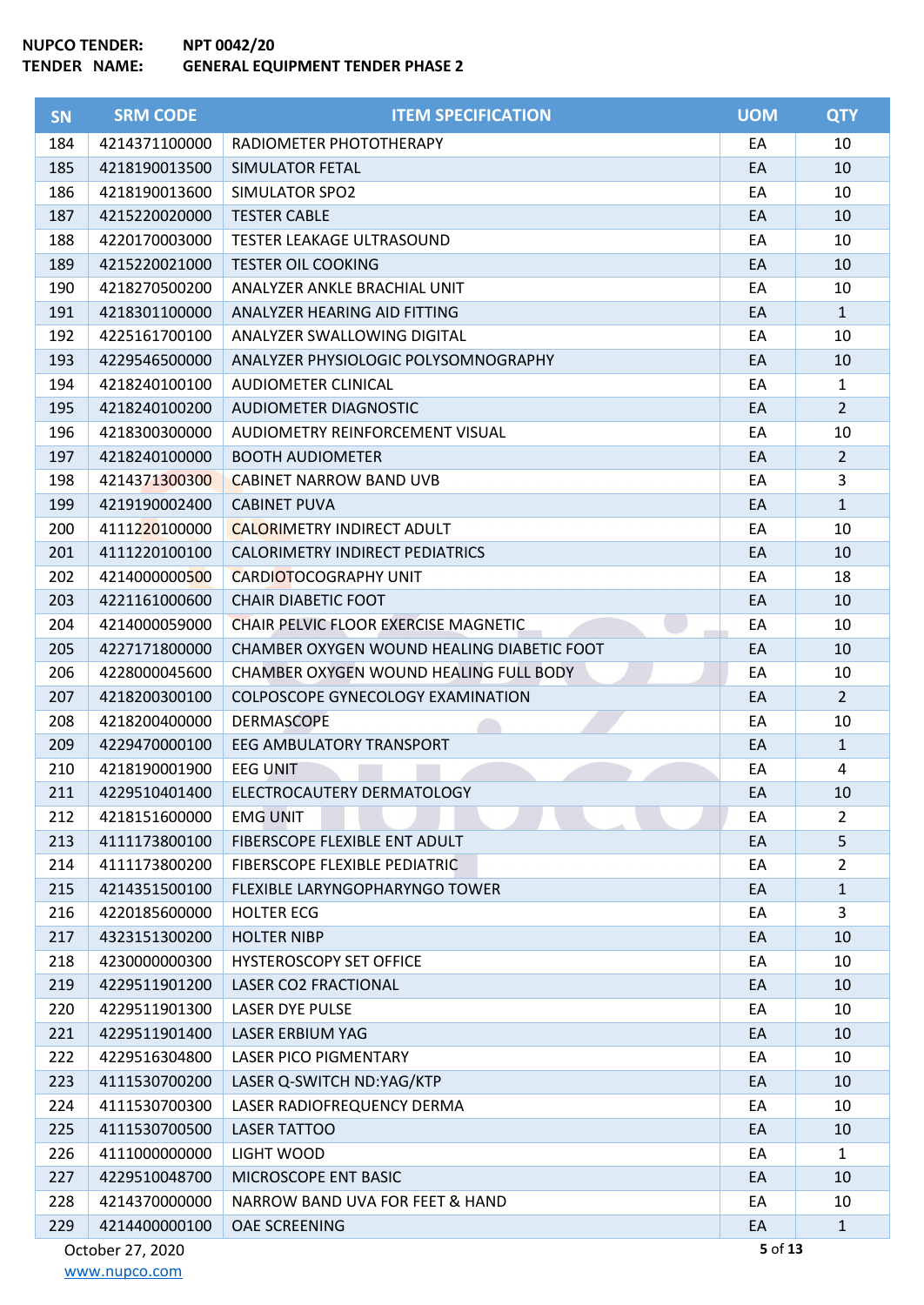| <b>SN</b> | <b>SRM CODE</b>  | <b>ITEM SPECIFICATION</b>                        | <b>UOM</b> | <b>QTY</b>     |
|-----------|------------------|--------------------------------------------------|------------|----------------|
| 230       | 4218200500400    | OPHTHALMOSCOPE WALL MOUNT                        | EA         | 4              |
| 231       | 4231231200000    | OXYGEN WOUND HEALING DIABETIC FOOT BAG           | EA         | 10             |
| 232       | 4111170000000    | PERINEOMETER                                     | EA         | 10             |
| 233       | 4214371300700    | PHOTOTHERAPY LIGHTS ULTRAVIOLET UVA/UVB TABLETOP | EA         | 10             |
| 234       | 4218303700000    | PROJECTOR CHART                                  | EA         | $\overline{2}$ |
| 235       | 4227160018200    | PULMONARY FUNCTION TEST                          | EA         | 5              |
| 236       | 4214250000300    | RADIOFREQUENCY MICRO NEEDLE                      | EA         | 10             |
| 237       | 4227160900000    | <b>SLEEP LAB</b>                                 | EA         | 10             |
| 238       | 4227160200300    | SPIROMETER DESKTOP                               | EA         | $\overline{2}$ |
| 239       | 4227170200500    | SPIROMETER HANDHELD                              | EA         | 10             |
| 240       | 4224151700000    | SPREADER CAST LARGE                              | EA         | 9              |
| 241       | 4224151700100    | SPREADER CAST SMALL                              | EA         | 9              |
| 242       | 4220170002400    | <b>STRESS TEST CARDIAC</b>                       | EA         | $\overline{2}$ |
| 243       | 4111531700000    | STROBOSCOPE DIGITAL COMPLETE                     | EA         | $\mathbf{1}$   |
| 244       | 4214000057200    | <b>TABLE EXAM GYNECOLOGY</b>                     | EA         | 16             |
| 245       | 4214000057300    | <b>TABLE EXAM ORTHOPEDIC</b>                     | EA         | $\overline{2}$ |
| 246       | 4214000013700    | <b>TABLE EXAM PEDIATRIC</b>                      | EA         | 6              |
| 247       | 4214000057400    | <b>TABLE EXAM UROLOGY</b>                        | EA         | $\overline{2}$ |
| 248       | 4214000064000    | <b>TABLE EXAM GENERAL</b>                        | EA         | 30             |
| 249       | 4214000010100    | TABLE EXAM INFANT WITH SCALE                     | EA         | 6              |
| 250       | 4214000057500    | <b>TABLE PLASTER EXTENSION</b>                   | EA         | 3              |
| 251       | 4218240000000    | TYMPANIC OAE/ABR COMBINED PORTABLE               | EA         | $\mathbf{1}$   |
| 252       | 4218241600100    | TYMPANOMETER DIAGNOSTIC                          | EA         | $\mathbf{1}$   |
| 253       | 4111582700000    | URODYNAMIC SYSTEM                                | EA         | $\overline{3}$ |
| 254       | 4111582700100    | <b>UROFLOW</b>                                   | EA         | 4              |
| 255       | 4214371300500    | UV LOCALIZED PHOTOTHERAPY                        | EA         | 10             |
| 256       | 4225161100000    | VIDEONYSTAGMOGRAPHY VNG                          | EA         | 10             |
| 257       | 4219181000200    | <b>WORKSTATION ENT UNIT</b>                      | EA         | 11             |
| 258       | 4218190007000    | <b>PUMP SYRINGE</b>                              | EA         | 248            |
| 259       | 4214000012200    | <b>BAG AMBU ADULT AND PEDIATRIC</b>              | EA         | 32             |
| 260       | 4227230100200    | <b>BAG AMBU NEONATE</b>                          | EA         | 20             |
| 261       | 4110302200100    | <b>BOX COLD 18 LITERS</b>                        | EA         | 12             |
| 262       | 4214000009700    | CABINET STORAGE GENERAL PURPOSE MOBILE           | EA         | 3              |
| 263       | 4214000009800    | CABINET STORAGE GENERAL PURPOSE WALL MOUNTED     | EA         | $\mathbf{1}$   |
| 264       | 4214000000400    | CABINET STORAGE MEDICAL GAS CYLINDER             | EA         | 5              |
| 265       | 4214000009900    | <b>CABINETS STORAGE INSTRUMENT</b>               | EA         | 34             |
| 266       | 4214000000900    | <b>CART CHART PATIENT</b>                        | EA         | 18             |
| 267       | 4218190000900    | <b>CART CRASH</b>                                | EA         | 209            |
| 268       | 4214000000700    | <b>CART CYLINDER SIZE E</b>                      | EA         | 29             |
| 269       | 4219241200200    | <b>CART DRESSING</b>                             | EA         | 59             |
| 270       | 4214000001000    | <b>CART PLASTER</b>                              | EA         | 15             |
| 271       | 4214000001100    | <b>CART TRACTION</b>                             | EA         | 12             |
| 272       | 4214000001200    | CHAIR MULTIFUNCTIONAL                            | EA         | 3              |
| 273       | 4214000001400    | <b>CHAIR TRANSFER PATIENT</b>                    | EA         | $\overline{7}$ |
| 274       | 4214000001600    | <b>CYLINDER AIR SIZE E</b>                       | EA         | 15             |
| 275       | 4214000001700    | <b>CYLINDER CO2 SIZE E WITH REGULATOR</b>        | EA         | 57             |
|           | October 27, 2020 |                                                  | 6 of 13    |                |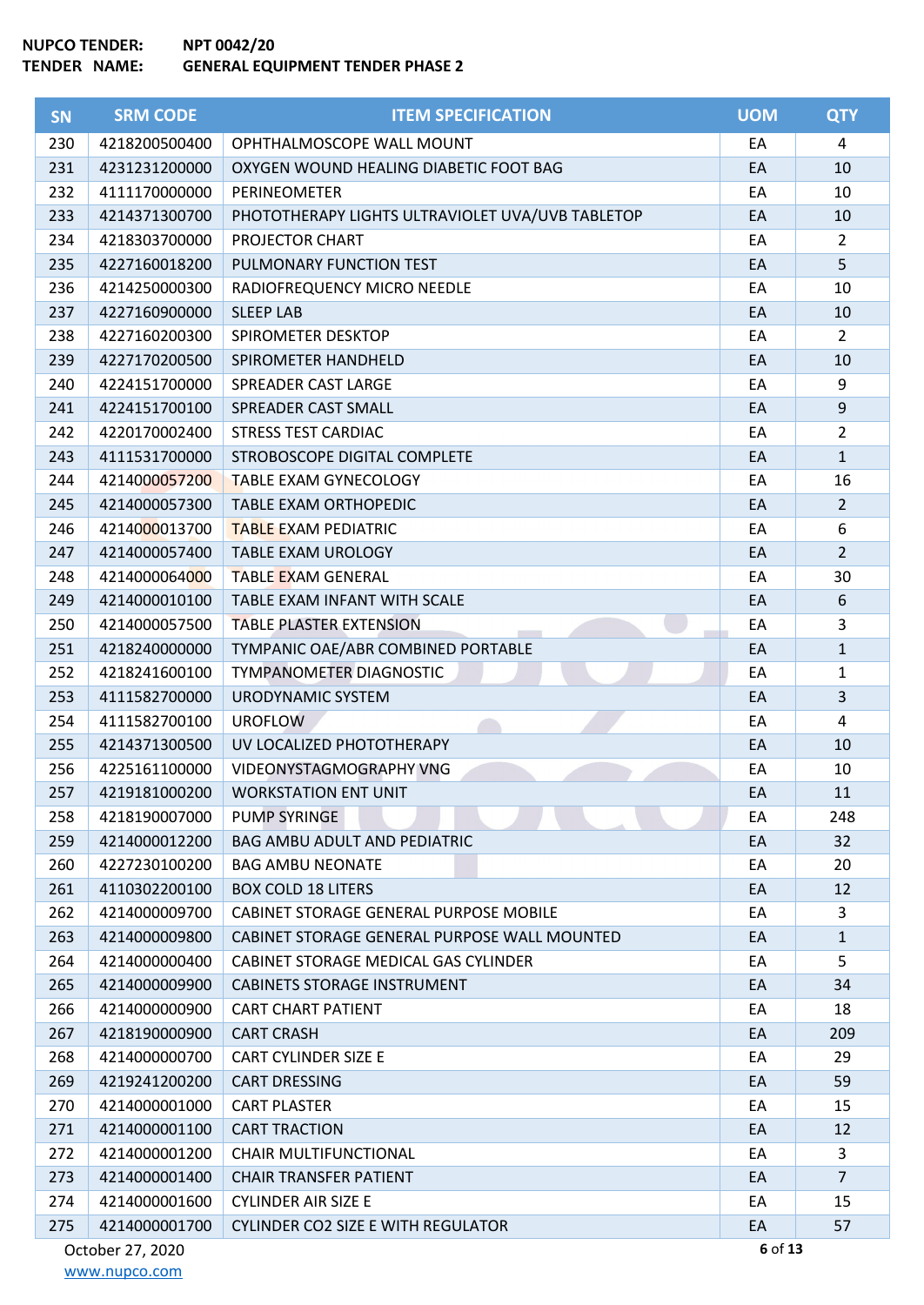| <b>SN</b> | <b>SRM CODE</b>  | <b>ITEM SPECIFICATION</b>            | <b>UOM</b> | <b>QTY</b>     |
|-----------|------------------|--------------------------------------|------------|----------------|
| 276       | 4214000001900    | <b>CYLINDER N2 O SIZE E</b>          | EA         | 11             |
| 277       | 4227170104000    | CYLINDER N2O SIZE H/K                | EA         | 10             |
| 278       | 4214000002100    | <b>CYLINDER O2 SIZE F PIN INDEX</b>  | EA         | 32             |
| 279       | 4218190011900    | <b>DEFIBRILLATOR UNIT</b>            | EA         | 118            |
| 280       | 4214000002500    | DIAGNOSTIC SET WALL MOUNTED          | EA         | 45             |
| 281       | 4214000002600    | DOPPLER FETAL HEART HANDHELD         | EA         | 21             |
| 282       | 4214000002700    | DOPPLER FETAL HEART TABLETOP         | EA         | 18             |
| 283       | 4218190001800    | ECG 12 LEAD WITH CART                | EA         | 146            |
| 284       | 4218190012500    | <b>ECG 3 CHANNELS</b>                | EA         | 10             |
| 285       | 4214000003200    | FLOWMETER O2 15 L/Min WALL MOUNTED   | EA         | 432            |
| 286       | 4214000003300    | FLOWMETER OXYGEN-NEONATE             | EA         | 79             |
| 287       | 4214000003400    | FLOWMETER OXYGEN PEDIATRIC           | EA         | 41             |
| 288       | 4217000001200    | <b>GLUCOMETER</b>                    | EA         | 10             |
| 289       | 4214000003500    | LINEN HAMPER-DOUBLE                  | EA         | 45             |
| 290       | 4214000003600    | <b>LINEN HAMPER-SINGLE</b>           | EA         | 39             |
| 291       | 4214000003700    | <b>HUMIDIFIER</b>                    | EA         | 82             |
| 292       | 4410240800000    | <b>LABEL PRINTING MEDICAL</b>        | EA         | $\overline{2}$ |
| 293       | 4218190003000    | LARYNGOSCOPE-ADULT                   | EA         | 64             |
| 294       | 4218190003100    | LARYNGOSCOPE ADULT PEDIATRIC         | EA         | 46             |
| 295       | 4218190003200    | LARYNGOSCOPE NEONATE                 | EA         | 47             |
| 296       | 4218190003300    | LARYNGOSCOPE-PEDIATRIC               | EA         | 41             |
| 297       | 4214000004100    | LIGHT EXAM CEILING MOUNTED           | EA         | 21             |
| 298       | 4214000004200    | LIGHT EXAM MOBILE                    | EA         | 91             |
| 299       | 4214000004300    | LIGHT EXAM WALL MOUNTED              | EA         | 48             |
| 300       | 4111171300300    | MAGNIFIER WITH LAMP DESKTOP          | EA         | 10             |
| 301       | 4111171300100    | MAGNIFIER WITH LAMP HANDHELD         | EA         | 10             |
| 302       | 4111171300200    | MAGNIFIER WITH LAMP WALL MOUNTED     | EA         | 10             |
| 303       | 4227220800500    | <b>MATTRESS AIR HIGH RISK</b>        | EA         | 10             |
| 304       | 4227220800600    | <b>MATTRESS AIR MED RISK</b>         | EA         | 10             |
| 305       | 4219180002200    | <b>MATTRESS ANTIDECUBITUS</b>        | EA         | 32             |
| 306       | 4214000004400    | NEBULIZER ULTRASONIC                 | EA         | 71             |
| 307       | 4218200501300    | OTO OPHTHALMOSCOPE DESKTOP           | EA         | 10             |
| 308       | 4218200501400    | OTO OPTHALMOSCOPE WALL MOUNT         | EA         | 10             |
| 309       | 4214000004500    | OTOSCOPE TABLETOP                    | EA         | 10             |
| 310       | 4214000004600    | OTOSCOPE WALL MOUNTED                | EA         | 1              |
| 311       | 4214000004800    | <b>OXIMETER PULSE HANDHELD</b>       | EA         | 73             |
| 312       | 4214000005000    | PURIFIER AIR LARGE AREA              | EA         | $\mathbf{1}$   |
| 313       | 4214000005100    | PURIFIER AIR SMALL AREA              | EA         | 26             |
| 314       | 4213160900600    | <b>RACK SHOE MOBILE</b>              | EA         | 11             |
| 315       | 4214000005400    | <b>REGULATOR CO2</b>                 | EA         | 11             |
| 316       | 4214000005500    | <b>REGULATOR O2</b>                  | EA         | 275            |
| 317       | 4214000005600    | REGULATOR-SUCTION HIGH WALL MOUNT    | EA         | 220            |
| 318       | 4214000005700    | REGULATOR-SUCTION LOW-NEONATAL       | EA         | 101            |
| 319       | 4218190007300    | RESUSCITATOR KIT ADULT AND PEDIATRIC | EA         | 33             |
| 320       | 4218190007400    | RESUSCITATOR KIT NEONATE             | EA         | 27             |
| 321       | 4214000006100    | <b>SCALE CHAIR</b>                   | EA         | 22             |
|           | October 27, 2020 |                                      | 7 of 13    |                |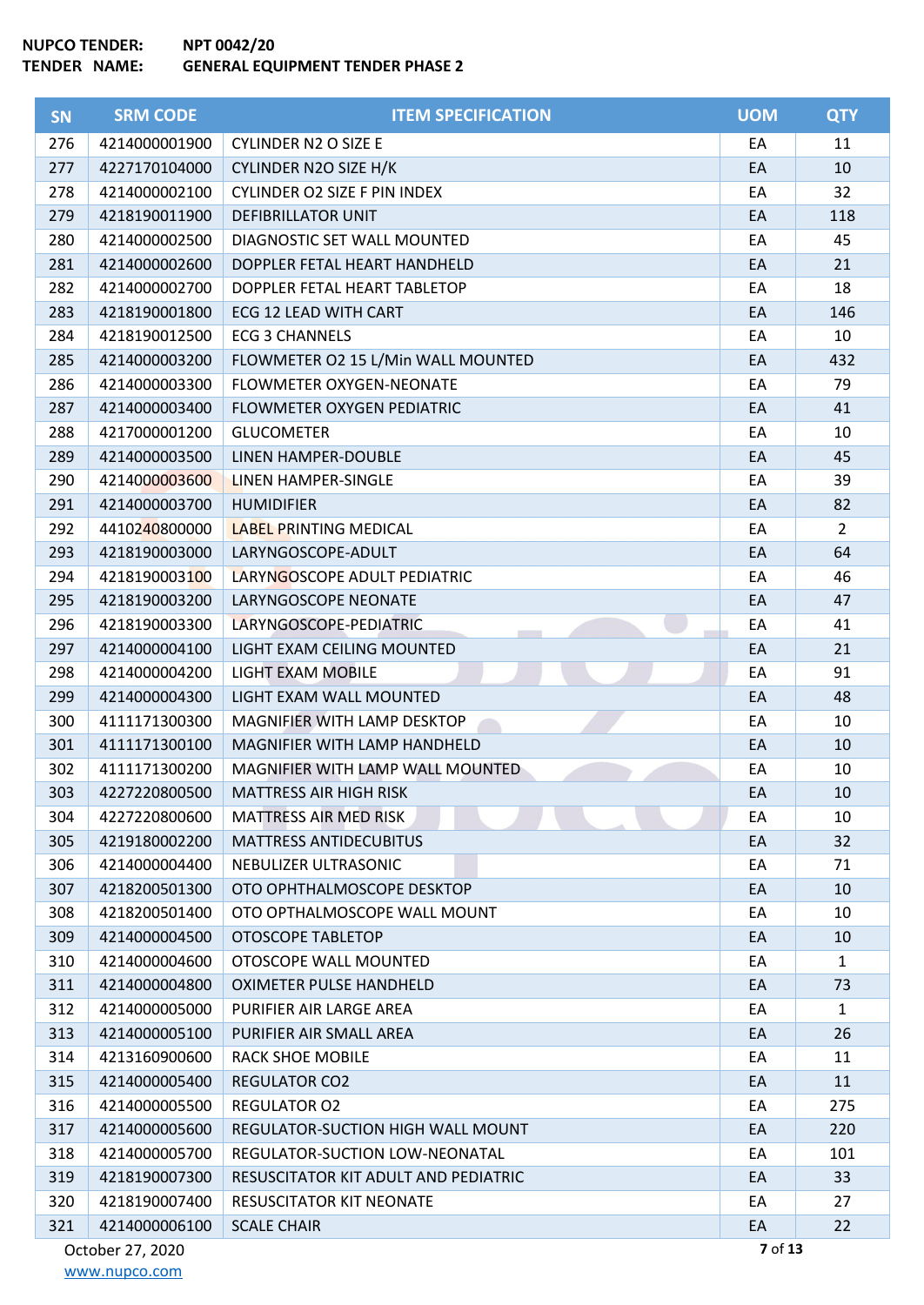ŕ

| <b>SN</b>                   | <b>SRM CODE</b> | <b>ITEM SPECIFICATION</b>                    | <b>UOM</b> | <b>QTY</b>     |
|-----------------------------|-----------------|----------------------------------------------|------------|----------------|
| 322                         | 4218280100000   | <b>SCALE DIAPER</b>                          | EA         | 10             |
| 323                         | 4214000005900   | <b>SCALE-INFANT</b>                          | EA         | 58             |
| 324                         | 4214000006000   | <b>SCALE PATIENT WITH HEIGHT</b>             | EA         | 190            |
| 325                         | 4214000006200   | <b>SCALE WHEELCHAIR</b>                      | EA         | 27             |
| 326                         | 4218190007600   | <b>SCAN DEVICE BLADDER</b>                   | EA         | $\mathbf{1}$   |
| 327                         | 4214000006300   | SPHYGMOMANOMETER ANEROID MOBILE              | EA         | 73             |
| 328                         | 4214000006400   | SPHYGMOMANOMETER ANEROID WALL                | EA         | 62             |
| 329                         | 4214000006500   | SPHYGMOMANOMETER ELECTRONIC VITAL SIGN       | EA         | 211            |
| 330                         | 4214000006600   | <b>STAND IV</b>                              | EA         | 421            |
| 331                         | 4218190007800   | STETHOSCOPE INFANT                           | EA         | 38             |
| 332                         | 4214000006900   | STOOL EXAMINATION                            | EA         | $\mathbf{1}$   |
| 333                         | 4214000007000   | <b>STOOL FOOT 1STEP</b>                      | EA         | 67             |
| 334                         | 4214000007100   | STOOL FOOT 2 STEP                            | EA         | 50             |
| 335                         | 4214000007300   | SUCTION UNIT ELECTRICAL MOBILE               | EA         | 118            |
| 336                         | 4229352200000   | <b>SUCTION UNIT, PORTABLE</b>                | EA         | 10             |
| 337                         | 4214000007500   | TABLE INSTRUMENT LARGE                       | EA         | 30             |
| 338                         | 4214000007600   | <b>TABLE INSTRUMENT SMALL</b>                | EA         | 30             |
| 339                         | 4214000007700   | THERMOMETER DIGITAL DOCKING STATION          | EA         | 32             |
| 340                         | 4217000002500   | THERMOMETER DIGITAL HANDHELD                 | EA         | 172            |
| 341                         | 4214000007900   | THERMOMETER DIGITAL WALL MOUNT               | EA         | $\overline{7}$ |
| 342                         | 4214000008000   | <b>THERMOMETER INFRARED</b>                  | EA         | $\overline{7}$ |
| 343                         | 4214000008100   | THERMOMETER TYMPANIC                         | EA         | 5              |
| 344                         | 4218190008100   | TRANSILLUMINATOR VEIN PORTABLE               | EA         | 8              |
| 345                         | 4218190008000   | TRANSILLUMINATOR VEIN HANDHELD               | EA         | 23             |
| 346                         | 4214000008200   | <b>TROLLEY WITH BASKET</b>                   | EA         | 6              |
| 347                         | 4214000008300   | TRUCK CYLINDER SIZE E                        | EA         | 6              |
| 348                         | 4214000008400   | TRUCK CYLINDER SIZE F                        | EA         | $\overline{7}$ |
| 349                         | 4227220801200   | <b>WALKER PATIENT</b>                        | EA         | $\mathbf{1}$   |
| 350                         | 4219180003300   | WHEELCHAIR-BARIATRIC                         | EA         | 4              |
| 351                         | 4214000009200   | <b>WHEELCHAIR PEDIATRIC</b>                  | EA         | 50             |
| 352                         | 4229630000200   | <b>BRONCHOSCOPE WORKSTATION VIDEO</b>        | EA         | $\mathbf{1}$   |
| 353                         | 4229630000300   | <b>CABINET DRYING ENDOSCOPY</b>              | EA         | $\overline{2}$ |
| 354                         | 4229630000400   | <b>CABINET STORAGE 8 SCOPES</b>              | EA         | 3              |
| 355                         | 4229630000500   | <b>DISINFECTOR ENDOSCOPY</b>                 | EA         | $\mathbf{1}$   |
| 356                         | 4229510047900   | <b>DUODENOSCOPE FLEXIBLE</b>                 | EA         | 5              |
| 357                         | 4229510401500   | ELECTROSURGERY WITH ARGON AND VESSEL SEALING | EA         | 10             |
| 358                         | 4115000035600   | <b>ENDOSCOPY WORKSTATION</b>                 | EA         | $\overline{7}$ |
| 359                         | 4229511200400   | <b>TABLE ENDOSCOPY</b>                       | EA         | $\overline{2}$ |
| 360                         | 4229630001000   | TRANS NASAL UPPER ENDOSCOPY                  | EA         | 3              |
| 361                         | 4218230800500   | <b>AMPLITUDE EEG</b>                         | EA         | 10             |
| 362                         | 4218190000300   | ANALYZER OXYGEN INCUBATOR INFANT             | EA         | 10             |
| 363                         | 4229350003500   | <b>ASSIST COUGH</b>                          | EA         | 5              |
| 364                         | 4218190000400   | BLENDER AIR AND O2 HIGH                      | EA         | 10             |
| 365                         | 4218190000500   | BLENDER AIR & O2 LOW                         | EA         | 10             |
| 366                         | 4214000063000   | CENTRAL STATION CARDIOTOCOGRAPHY 10 BEDS     | EA         | 10             |
| 367                         | 4214000060000   | CENTRAL STATION CARDIOTOCOGRAPHY 4 BEDS      | EA         | $\mathbf{3}$   |
| 8 of 13<br>October 27, 2020 |                 |                                              |            |                |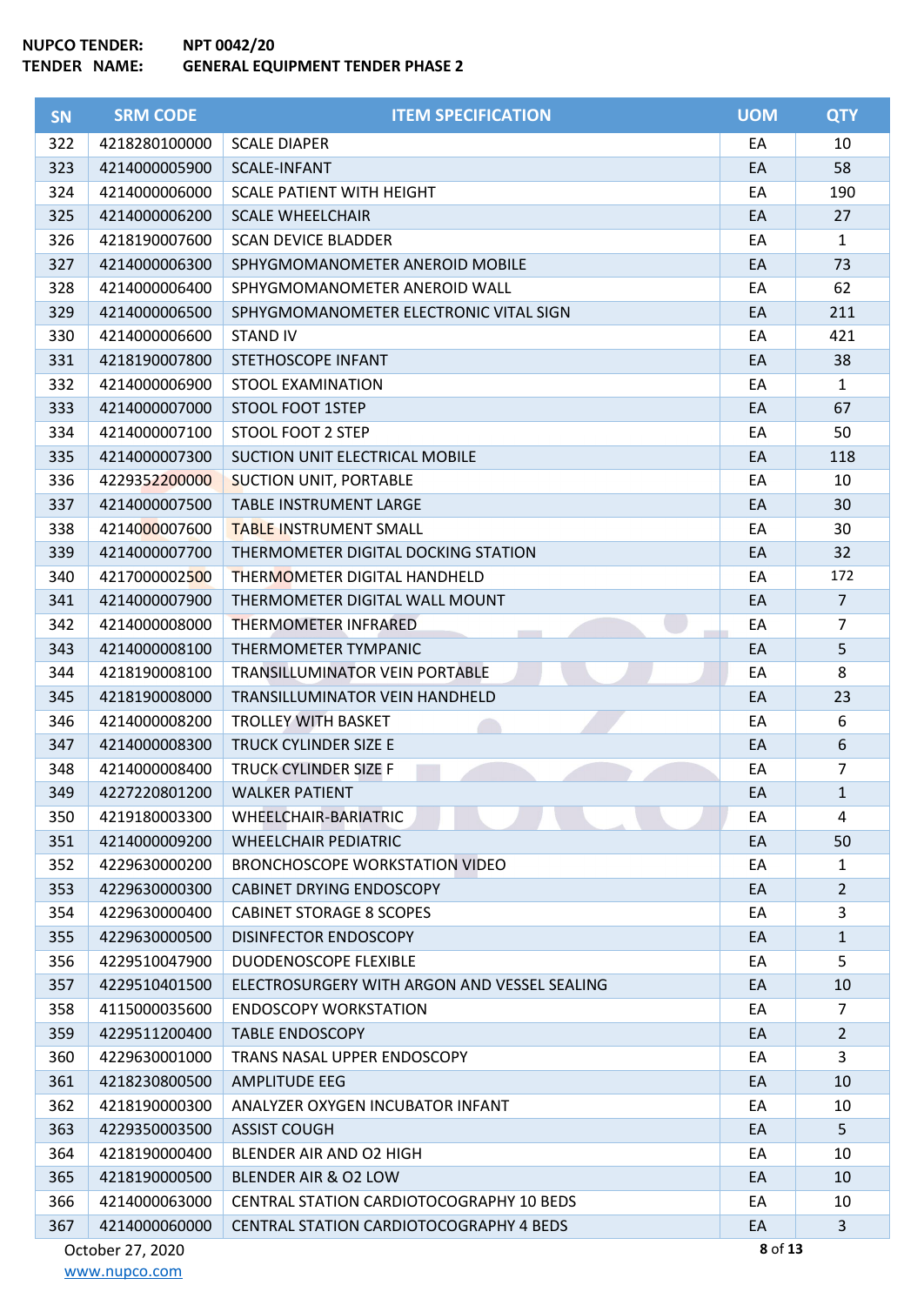| <b>SN</b> | <b>SRM CODE</b>  | <b>ITEM SPECIFICATION</b>                           | <b>UOM</b> | <b>QTY</b>     |
|-----------|------------------|-----------------------------------------------------|------------|----------------|
| 368       | 4214000061000    | <b>CENTRAL STATION CARDIOTOCOGRAPHY 6 BEDS</b>      | EA         | 3              |
| 369       | 4214000062000    | <b>CENTRAL STATION CARDIOTOCOGRAPHY 8 BEDS</b>      | EA         | 10             |
| 370       | 4218190000000    | <b>CLEARANCE AIRWAY</b>                             | EA         | 10             |
| 371       | 4218190001100    | <b>DRAINAGE UNIT CHEST</b>                          | EA         | 15             |
| 372       | 4218190002700    | <b>INCUBATOR TRANSPORT NEONATAL</b>                 | EA         | 20             |
| 373       | 4218190002600    | <b>INCUBATOR PREMIUM NEONATE</b>                    | EA         | 47             |
| 374       | 4218190002500    | INCUBATOR STANDARD NEONATAL                         | EA         | 77             |
| 375       | 4218190002800    | <b>INCUBATORS TRANSPORT INFANT WITH VENTILATOR</b>  | EA         | 26             |
| 376       | 4218190012300    | INTUBATION DIFFICULT VIDEO ADULT                    | EA         | 10             |
| 377       | 4218190011300    | INTUBATION DIFFICULT VIDEO PEDIATRIC                | EA         | $\overline{2}$ |
| 378       | 4229350001200    | INTUBATION DIFFICULT VIDEO NEONATE                  | EA         | 6              |
| 379       | 4214170400100    | <b>MATTRESS AIR BARIATRIC</b>                       | EA         | 10             |
| 380       | 4218190003800    | <b>METER JUNDIACE</b>                               | EA         | 19             |
| 381       | 4218190004600    | <b>MONITOR APNEA</b>                                | EA         | $\overline{3}$ |
| 382       | 4218190015300    | <b>MONITOR BEDSIDE CENTRAL 04 BEDS NEONATE</b>      | EA         | 10             |
| 383       | 4218190014700    | MONITOR BEDSIDE CENTRAL 08 BEDS ADULT AND PEDIATRIC | EA         | 14             |
| 384       | 4218190015400    | <b>MONITOR BEDSIDE CENTRAL 08 BEDS NEONATE</b>      | EA         | 10             |
| 385       | 4218190014800    | MONITOR BEDSIDE CENTRAL 10 BEDS ADULT AND PEDIATRIC | EA         | $\mathbf{1}$   |
| 386       | 4218190015500    | <b>MONITOR BEDSIDE CENTRAL 10 BEDS NEONATE</b>      | EA         | 10             |
| 387       | 4218190014900    | MONITOR BEDSIDE CENTRAL 12 BEDS ADULT AND PEDIATRIC | EA         | $\mathbf{1}$   |
| 388       | 4218190015600    | MONITOR BEDSIDE CENTRAL 12 BEDS NEONATE             | EA         | 10             |
| 389       | 4218190015000    | MONITOR BEDSIDE CENTRAL 16 BEDS ADULT AND PEDIATRIC | EA         | $\mathbf{1}$   |
| 390       | 4218190015700    | MONITOR BEDSIDE CENTRAL 16 BEDS NEONATE             | EA         | 4              |
| 391       | 4218190015100    | MONITOR BEDSIDE CENTRAL 20 BEDS ADULT AND PEDIATRIC | EA         | 10             |
| 392       | 4218190015800    | <b>MONITOR BEDSIDE CENTRAL 20 BEDS NEONATE</b>      | EA         | 10             |
| 393       | 4218190015200    | MONITOR BEDSIDE CENTRAL 24 BEDS ADULT AND PEDIATRIC | EA         | $\mathbf{1}$   |
| 394       | 4218190015900    | MONITOR BEDSIDE CENTRAL 24 BEDS NEONATE             | EA         | 10             |
| 395       | 4218190014600    | MONITOR BEDSIDE CENTRAL 04 BEDS ADULT AND PEDIATRIC | EA         | 3              |
| 396       | 4218190004200    | <b>MONITOR BISPECTRAL BIS</b>                       | EA         | 10             |
| 397       | 4218190004300    | <b>MONITOR CAPNOGRAPHY</b>                          | EA         | 10             |
| 398       | 4218190004900    | MONITOR PHYSIOLOGICAL BEDSIDE 15 INCH               | EA         | 10             |
| 399       | 4218190016000    | MONITOR PHYSIOLOGICAL BEDSIDE 15 INCH NEONATE       | EA         | 10             |
| 400       | 4218190005000    | MONITOR PHYSIOLOGICAL BEDSIDE 17 INCH               | EA         | 14             |
| 401       | 4219161400000    | MONITOR PHYSIOLOGICAL BEDSIDE 19 INCH               | EA         | 10             |
| 402       | 4218200500600    | MONITOR PHYSIOLOGICAL BEDSIDE 21 INCH               | EA         | 10             |
| 403       | 4218190005200    | MONITOR PHYSIOLOGICAL MRI COMPATIBLE                | EA         | $2^{\circ}$    |
| 404       | 4218240100400    | MONITOR PHYSIOLOGICAL TRANSPORT                     | EA         | 162            |
| 405       | 4218190005800    | PACEMAKER CARDIAC                                   | EA         | 23             |
| 406       | 4218190005900    | PENDANT HORIZONTAL                                  | EA         | 3              |
| 407       | 4218190006000    | PENDANT ICU DOUBLE                                  | EA         | 20             |
| 408       | 4218190006100    | PENDANT VERTICAL SINGLE                             | EA         | 5              |
| 409       | 4218190006200    | PHOTOTHERAPY DOUBLE PORTABLE                        | EA         | 19             |
| 410       | 4218190006300    | PHOTOTHERAPY PORTABLE                               | EA         | 29             |
| 411       | 4218190008200    | TRANSILLUMINATOR VEIN PNEUMOTHORAX                  | EA         | $2^{\circ}$    |
| 412       | 4218190008400    | <b>VENTILATOR BILEVEL NEONATE</b>                   | EA         | 10             |
| 413       | 4218190008300    | <b>VENTILATOR BIPAP ICU</b>                         | EA         | 10             |
|           | October 27, 2020 |                                                     | 9 of 13    |                |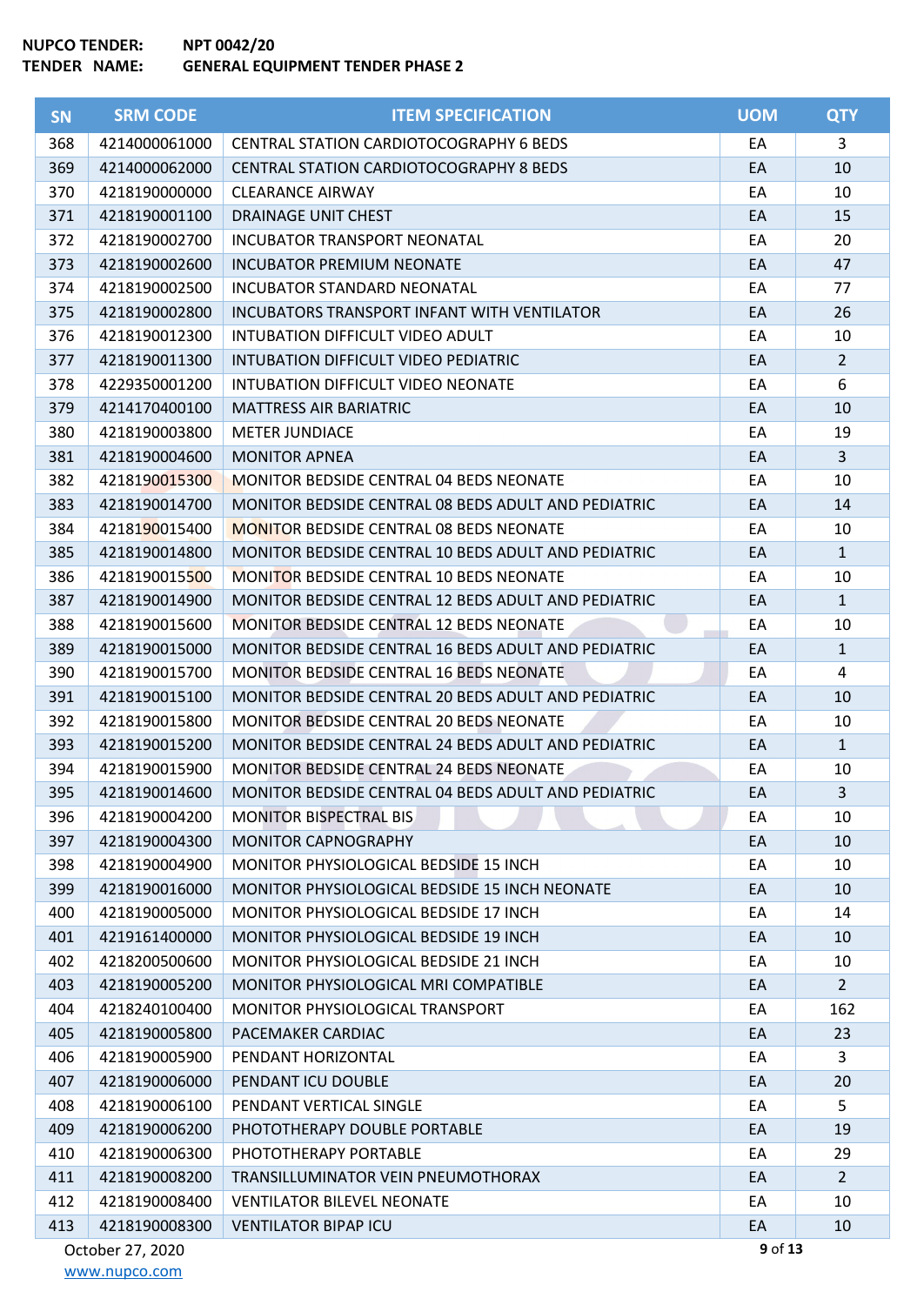| <b>SN</b> | <b>SRM CODE</b>  | <b>ITEM SPECIFICATION</b>                   | <b>UOM</b> | <b>QTY</b>     |
|-----------|------------------|---------------------------------------------|------------|----------------|
| 414       | 4218190001300    | <b>VENTILATOR CPAP ADULT</b>                | EA         | 11             |
| 415       | 4218190009000    | <b>VENTILATOR CPAP NASAL NEONATE</b>        | EA         | 11             |
| 416       | 4218190008500    | <b>VENTILATOR HFO ADULT &amp; PEDIATRIC</b> | EA         | 9              |
| 417       | 4218190008600    | <b>VENTILATOR HFO NEONATE</b>               | EA         | 14             |
| 418       | 4228000045700    | <b>VENTILATOR NIV BUBBLE NEONATE</b>        | EA         | 8              |
| 419       | 4218190009300    | <b>VENTILATOR TRANSPORT MRI COMPATABLE</b>  | EA         | $2^{\circ}$    |
| 420       | 4218190009400    | <b>VENTILATOR TRANSPORT WITH MONITOR</b>    | EA         | 18             |
| 421       | 4219180003900    | <b>VIBRATOR CHEST UNIT</b>                  | EA         | 10             |
| 422       | 4218190009600    | WARMER INFANT WITH BASSINET                 | EA         | 34             |
| 423       | 4111150500000    | <b>BALANCE PRECISION 500 GRAMS</b>          | EA         | 14             |
| 424       | 4219190900300    | CABINET AUTOMATED CONSUMABLE AND DRUGS      | EA         | $\overline{2}$ |
| 425       | 4219190900400    | CABINET AUTOMATED MEDICATION MOBILE         | EA         | $\mathbf{1}$   |
| 426       | 4110350400100    | CABINET LAMINAR AIR FLOW 4 FEET             | EA         | 8              |
| 427       | 4110350400000    | CABINET LAMINAR AIR FLOW 6 FEET             | EA         | $\mathbf{1}$   |
| 428       | 4214000010300    | <b>CABINET MEDICATION</b>                   | EA         | 3              |
| 429       | 4219190400000    | <b>CABINET NARCOTIC</b>                     | EA         | 21             |
| 430       | 4219240400100    | <b>CART DISPENSING</b>                      | EA         | 38             |
| 431       | 4219240400200    | <b>CART MEDICATION</b>                      | EA         | 56             |
| 432       | 4214000065600    | <b>COMPOUNDER TPN UNIT</b>                  | EA         | $\overline{2}$ |
| 433       | 4220151100100    | <b>COUNTER TABLET 500 TBL/MIN</b>           | EA         | 21             |
| 434       | 4229370100200    | <b>CRUSHER PILL AUTOMATIC</b>               | EA         | 10             |
| 435       | 4410230000200    | PACKAGING SYSTEM UNIT DOSE                  | EA         | 10             |
| 436       | 4222200501000    | PUMP REPEATER                               | EA         | 10             |
| 437       | 4110301101800    | REFRIGERATOR MEDICATION 100 L               | EA         | 10             |
| 438       | 4110301101900    | REFRIGERATOR MEDICATION 160 L               | EA         | 10             |
| 439       | 4110301102600    | REFRIGERATOR MEDICATION 350 L               | EA         | 10             |
| 440       | 4110301100700    | REFRIGERATOR MEDICATION 700L                | EA         | 20             |
| 441       | 4110301101000    | REFRIGERATOR VACCINE 350 L                  | EA         | 13             |
| 442       | 4110301101300    | REFRIGERATOR VACCINE 700 L                  | EA         | 5              |
| 443       | 4410230000300    | <b>REPACKING UNIT FLUID</b>                 | EA         | 18             |
| 444       | 4225160003500    | ROBOTIC SYSTEM COMPOUNDER IV                | EA         | 3              |
| 445       | 4219190400200    | SAFE NARCOTIC LARGE                         | EA         | 20             |
| 446       | 4219190400300    | SAFE NARCOTIC SMALL                         | EA         | 10             |
| 447       | 4229351700000    | <b>ASPIRATOR UTERINE</b>                    | EA         | $\overline{7}$ |
| 448       | 4219180000100    | <b>BED BURN</b>                             | EA         | 23             |
| 449       | 4219180000300    | <b>BED ELECTRICAL</b>                       | EA         | 44             |
| 450       | 4219180000400    | <b>BED ELECTRICAL BARIATRIC</b>             | EA         | $\overline{2}$ |
| 451       | 4219180000200    | <b>BED ELECTRICAL PEDIATRIC</b>             | EA         | 35             |
| 452       | 4219180001000    | <b>BED ELECTRICAL PSYCHIATRIC</b>           | EA         | 45             |
| 453       | 4219180000500    | <b>BED INTENSIVE CARE</b>                   | EA         | 239            |
| 454       | 4219180000600    | <b>BED INTENSIVE CARE BARIATRIC</b>         | EA         | $\mathbf{1}$   |
| 455       | 4219180000700    | BED INTENSIVE CARE PEDIATRIC                | EA         | 19             |
| 456       | 4219180000800    | <b>BED LABOUR AND DELIVERY</b>              | EA         | 33             |
| 457       | 4219180001400    | <b>CABINET BEDSIDE</b>                      | EA         | 300            |
| 458       | 4219180001500    | <b>COMMODE BARIATRIC</b>                    | EA         | 10             |
| 459       | 4219180001600    | <b>CRIB CHILD</b>                           | EA         | 23             |
|           | October 27, 2020 |                                             | 10 of 13   |                |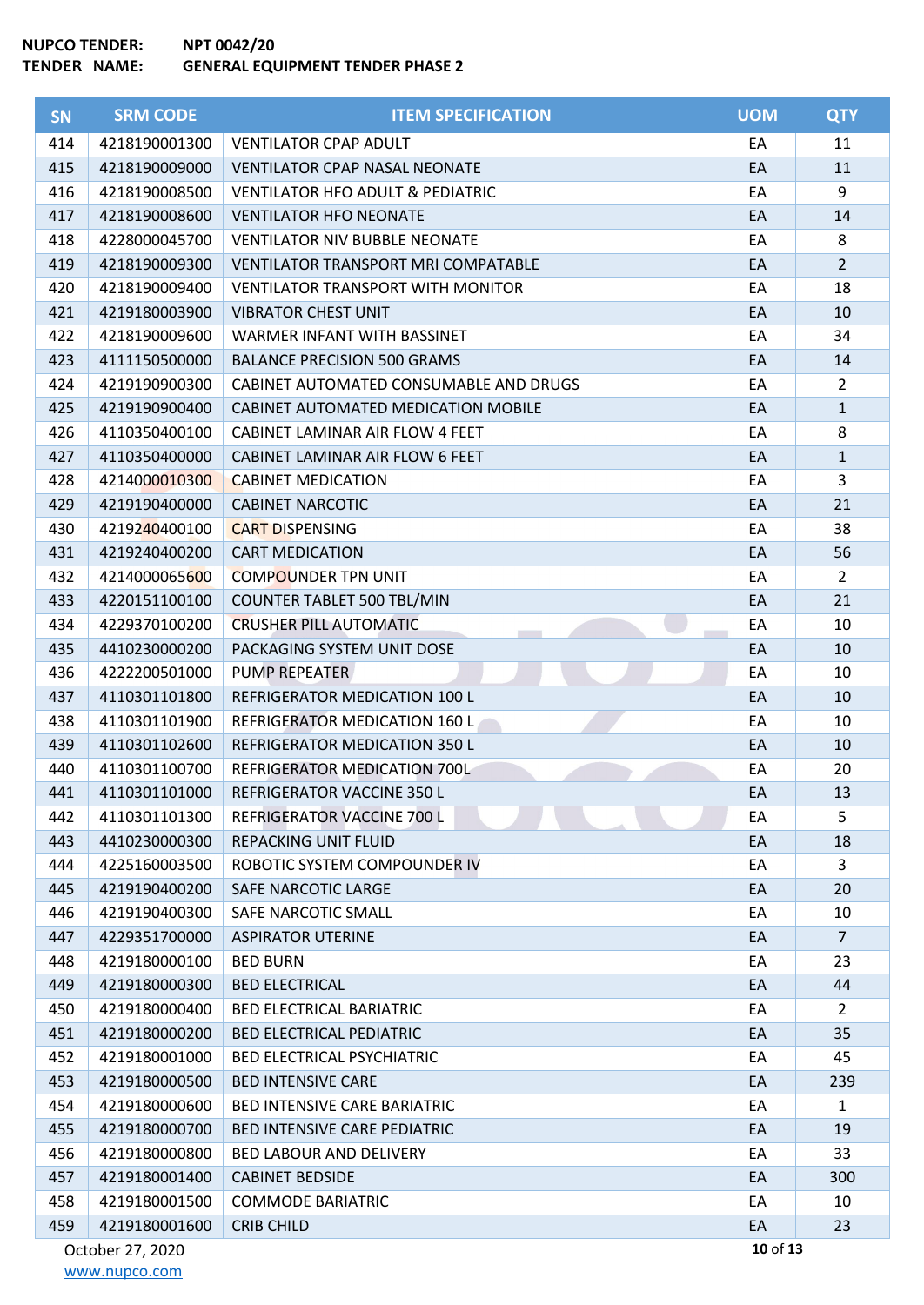| <b>SN</b> | <b>SRM CODE</b>  | <b>ITEM SPECIFICATION</b>                  | <b>UOM</b> | <b>QTY</b>     |
|-----------|------------------|--------------------------------------------|------------|----------------|
| 460       | 4219180001700    | <b>CRIB NEWBORN</b>                        | EA         | 25             |
| 461       | 4218190002100    | FREEZER MILK BOTTLE 500 L-30 DEGREE        | EA         | $\overline{4}$ |
| 462       | 4219180001900    | LIFT PATIENT CIELING MOUNT                 | EA         | 10             |
| 463       | 4219180002000    | <b>LIFT PATIENT MOBILE</b>                 | EA         | 10             |
| 464       | 4219180002400    | <b>OVERBED SUSPENSION ORTHOPEDIC</b>       | EA         | 4              |
| 465       | 4219180002500    | <b>PUMP BREAST</b>                         | EA         | 19             |
| 466       | 4219180002600    | STRETCHER-BARIATRIC                        | EA         | $\overline{2}$ |
| 467       | 4618181001100    | STRETCHER EMERGENCY                        | EA         | 59             |
| 468       | 4219180003700    | STRETCHER RECOVERY                         | EA         | 17             |
| 469       | 4217000002700    | STRETCHER TRANSPORT                        | EA         | 56             |
| 470       | 4219180002900    | <b>TABLE OVERBED</b>                       | EA         | 239            |
| 471       | 4218190011800    | <b>TANK BURN</b>                           | EA         | $\overline{4}$ |
| 472       | 4219180000000    | TROLLEY HYDRAULIC BATH SHOWER              | EA         | 6              |
| 473       | 4219180003100    | <b>WARMER BABY BOTTLE</b>                  | EA         | 19             |
| 474       | 4111580001000    | <b>ANALYZER BALANCE MASTER AND POSTURE</b> | EA         | 10             |
| 475       | 4111580001100    | <b>ANALYZER GAIT SYSTEM</b>                | EA         | 10             |
| 476       | 4111580001200    | <b>ANALYZER MOBILE MUSCULAR STRENGTH</b>   | EA         | 10             |
| 477       | 4111580001300    | ANALYZER MUSCULAR STRENGTH                 | EA         | 10             |
| 478       | 4225160100400    | <b>BALANCE APPARATUS</b>                   | EA         | 10             |
| 479       | 4225160101400    | <b>BALANCE BEAM VARIABLE</b>               | EA         | 10             |
| 480       | 4225161000100    | <b>BALLS MEDICINE</b>                      | EA         | 10             |
| 481       | 4225160000600    | <b>BARREL CRAWL ROLL</b>                   | EA         | 10             |
| 482       | 4225170500000    | <b>BARS PARALLEL</b>                       | EA         | 10             |
| 483       | 4225170500100    | <b>BARS WALL TRIPLE SECTION</b>            | EA         | 10             |
| 484       | 4214160600500    | <b>BASIN</b>                               | EA         | 10             |
| 485       | 4214220200000    | <b>BATH FULL IMMERSION</b>                 | EA         | 10             |
| 486       | 4214211200000    | BATH PARAFFIN WITH TABLE                   | EA         | 10             |
| 487       | 4225160100500    | <b>BEAM BALANCE</b>                        | EA         | 10             |
| 488       | 4219200300100    | <b>BED MASSAGE</b>                         | EA         | 10             |
| 489       | 4225160000700    | <b>BELT SAND</b>                           | EA         | 10             |
| 490       | 4225170600200    | BICYCLE EXERCISER STATIONARY               | EA         | 10             |
| 491       | 4218231400000    | <b>BIOFEEDBACK UNIT</b>                    | EA         | 10             |
| 492       | 4225150400100    | <b>BOARD ACTIVITY</b>                      | EA         | 10             |
| 493       | 4225160100600    | <b>BOARD BALANCE</b>                       | EA         | 10             |
| 494       | 4225160100900    | <b>BOARD INCLINE</b>                       | EA         | 10             |
| 495       | 4217161300000    | <b>BOARD TRANSFER</b>                      | EA         | 10             |
| 496       | 4219190504700    | <b>CABINET WORK BENCH</b>                  | EA         | 10             |
| 497       | 4220181200000    | <b>CABINET X-RAY</b>                       | EA         | 10             |
| 498       | 4224160000700    | <b>CASTING INDUCTION UNIT</b>              | EA         | 10             |
| 499       | 4227170000000    | <b>COMPRESSOR AIR SINTERING DEVICE</b>     | EA         | 10             |
| 500       | 4214000057800    | COUCH TREATMENT EXAMINATION WOODEN         | EA         | 10             |
| 501       | 4214000057600    | COUCH TREATMENT HEIGHT ADJUSTABLE          | EA         | 10             |
| 502       | 4214000057700    | <b>COUCH TREATMENT TILTING</b>             | EA         | 4              |
| 503       | 4225160300100    | CPM ELBOW CONTINUOUS PASSIVE MOTION        | EA         | 10             |
| 504       | 4225160300200    | CPM FINGER CONTINUOUS PASSIVE MOTION       | EA         | 10             |
| 505       | 4225160300300    | CPM KNEE CONTINUOUS PASSIVE MOTION         | EA         | 10             |
|           | October 27, 2020 |                                            | 11 of 13   |                |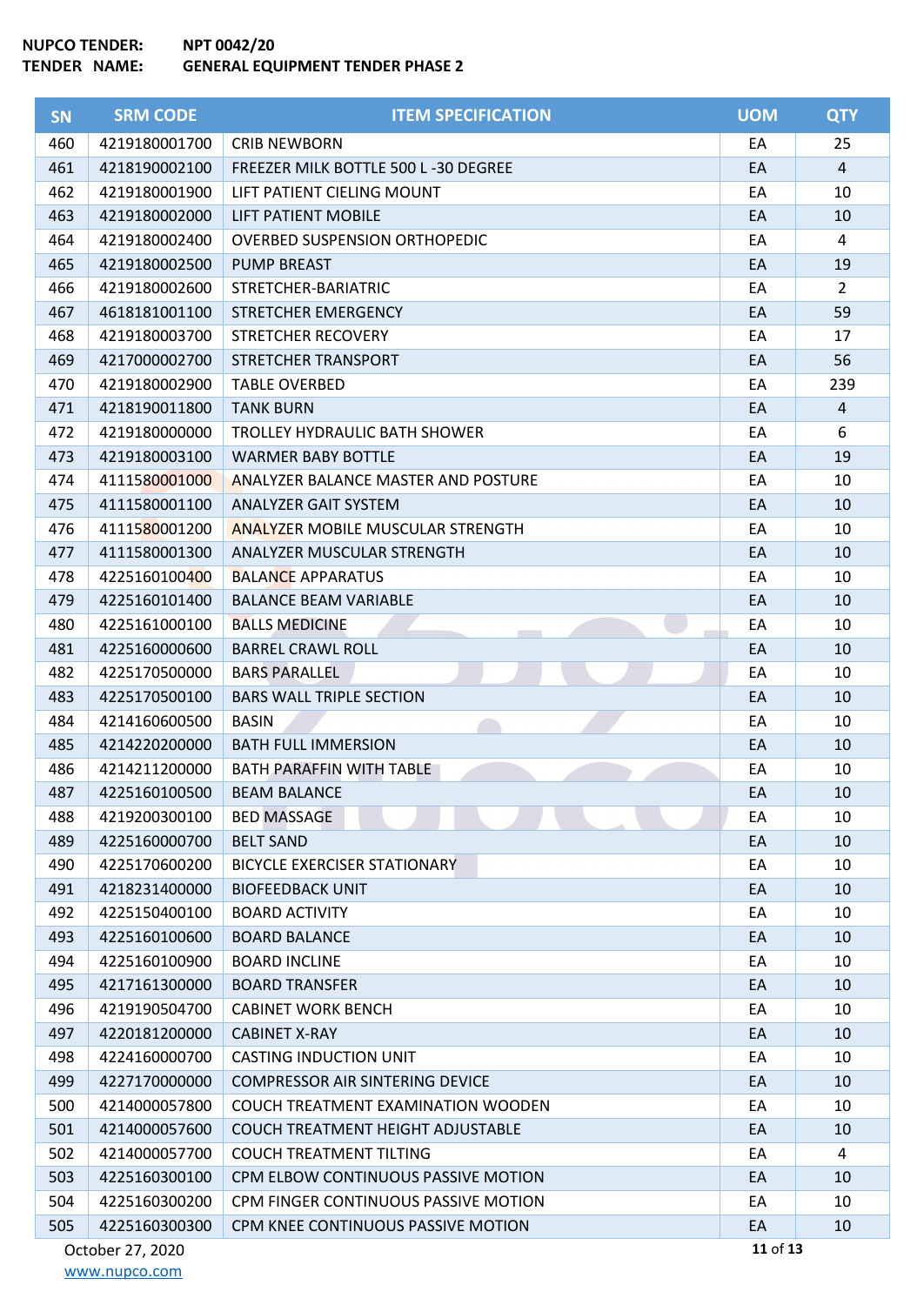| <b>SN</b> | <b>SRM CODE</b>  | <b>ITEM SPECIFICATION</b>                | <b>UOM</b> | <b>QTY</b> |
|-----------|------------------|------------------------------------------|------------|------------|
| 506       | 4225160300400    | <b>CPM LOWER LIMB</b>                    | EA         | 10         |
| 507       | 4225160300000    | CPM SHOULDER CONTINUOUS PASSIVE MOTION   | EA         | 10         |
| 508       | 4225160300500    | <b>CPM UPPER LIMB</b>                    | EA         | 10         |
| 509       | 4214180600500    | DIATHERMY SHORTWAVE                      | EA         | 10         |
| 510       | 4110451000000    | DRYING PLASTER MODELS OVEN               | EA         | 10         |
| 511       | 4218152700400    | <b>DYNAMOMETER</b>                       | EA         | 10         |
| 512       | 4225150000300    | <b>DYNAMOMETER SQUEEZE</b>               | EA         | 10         |
| 513       | 4225160004300    | <b>ERGOMETER ROWING MACHINE</b>          | EA         | 10         |
| 514       | 4225160000300    | <b>EXERCISER ANKLE AND LEG</b>           | EA         | 10         |
| 515       | 4016150300000    | <b>EXTRACTION DUST</b>                   | EA         | 10         |
| 516       | 4224160000800    | FINISHING COMBINED UNIT                  | EA         | 10         |
| 517       | 4014173900000    | <b>FRAME ANGLED WITH GRATES</b>          | EA         | 10         |
| 518       | 4221150400000    | <b>FRAME STANDING</b>                    | EA         | 10         |
| 519       | 4111510200000    | <b>GONIOMETER</b>                        | EA         | 10         |
| 520       | 4215223000000    | <b>GRINDING UNIT</b>                     | EA         | 10         |
| 521       | 4110240620100    | <b>HEATING PLATE</b>                     | EA         | 10         |
| 522       | 4214210400000    | <b>HYDROCOLLATOR</b>                     | EA         | 10         |
| 523       | 4214000057000    | <b>LADDER FINGER</b>                     | EA         | 10         |
| 524       | 4111533600000    | LAMP ULTRAVIOLET AND INFRARED            | EA         | 10         |
| 525       | 4111530700000    | LASER HIGH INTENSITY THERAPY             | EA         | 10         |
| 526       | 4218191400100    | <b>MAGNETIC THERAPY</b>                  | EA         | 10         |
| 527       | 4214220500000    | <b>MASSAGE UNIT</b>                      | EA         | 10         |
| 528       | 4225162000400    | <b>MATTRESS GYMNASTICS</b>               | EA         | 10         |
| 529       | 4214210000100    | MICROWAVE THERAPY UNIT                   | EA         | 10         |
| 530       | 4229200100500    | <b>MIRROR MOBILE</b>                     | EA         | 10         |
| 531       | 4229200000000    | <b>MIRROR POSTURE</b>                    | EA         | 10         |
| 532       | 4224160000900    | MODULAR SPINAL CASTING APPARATUS         | EA         | 10         |
| 533       | 4115000022600    | <b>OVEN HEATING</b>                      | EA         | 10         |
| 534       | 4214212800000    | PARAFANGO UNIT AND FANGO                 | EA         | 10         |
| 535       | 4111192700000    | <b>PODOSCOPE</b>                         | EA         | 10         |
| 536       | 4917150500000    | POSTUROGRAPHY DYNAMIC COMPUTERIZED       | EA         | 10         |
| 537       | 4225160001300    | <b>PRESS LEG</b>                         | EA         | 10         |
| 538       | 4225160001700    | PULL DOWN UNIT                           | EA         | 10         |
| 539       | 4225160700000    | PULLEY SYSTEM CHEST                      | EA         | 10         |
| 540       | 4225160700200    | PULLEY SYSTEM OVERHEAD SHOULDER          | EA         | 10         |
| 541       | 4219241100000    | RACK WEIGHT STORAGE MOBILE               | EA         | 10         |
| 542       | 4225160000200    | REBOUNDER ADJUSTABLE                     | EA         | 10         |
| 543       | 4410171600000    | <b>ROUTER MACHINE</b>                    | EA         | 10         |
| 544       | 4225161400000    | SAND BAG SET                             | EA         | 10         |
| 545       | 4225161400100    | SAND BAGS AND CART                       | EA         | 10         |
| 546       | 4224160001000    | SANDING POLISHING MACHINE                | EA         | 10         |
| 547       | 4224200001600    | <b>SAW BAND</b>                          | EA         | 10         |
| 548       | 4224200000900    | SCANNER SHAPER ORTHOTICS AND PROSTHETICS | EA         | 10         |
| 549       | 4225160002000    | <b>SEATED LEG CURL</b>                   | EA         | 10         |
| 550       | 4214181100000    | SHOCK WAVE RADIAL AND FOCAL THERAPY      | EA         | 10         |
| 551       | 4225160005000    | SIMULATOR MOVEMENT IMPROVEMENT           | EA         | 10         |
|           | October 27, 2020 |                                          | 12 of 13   |            |